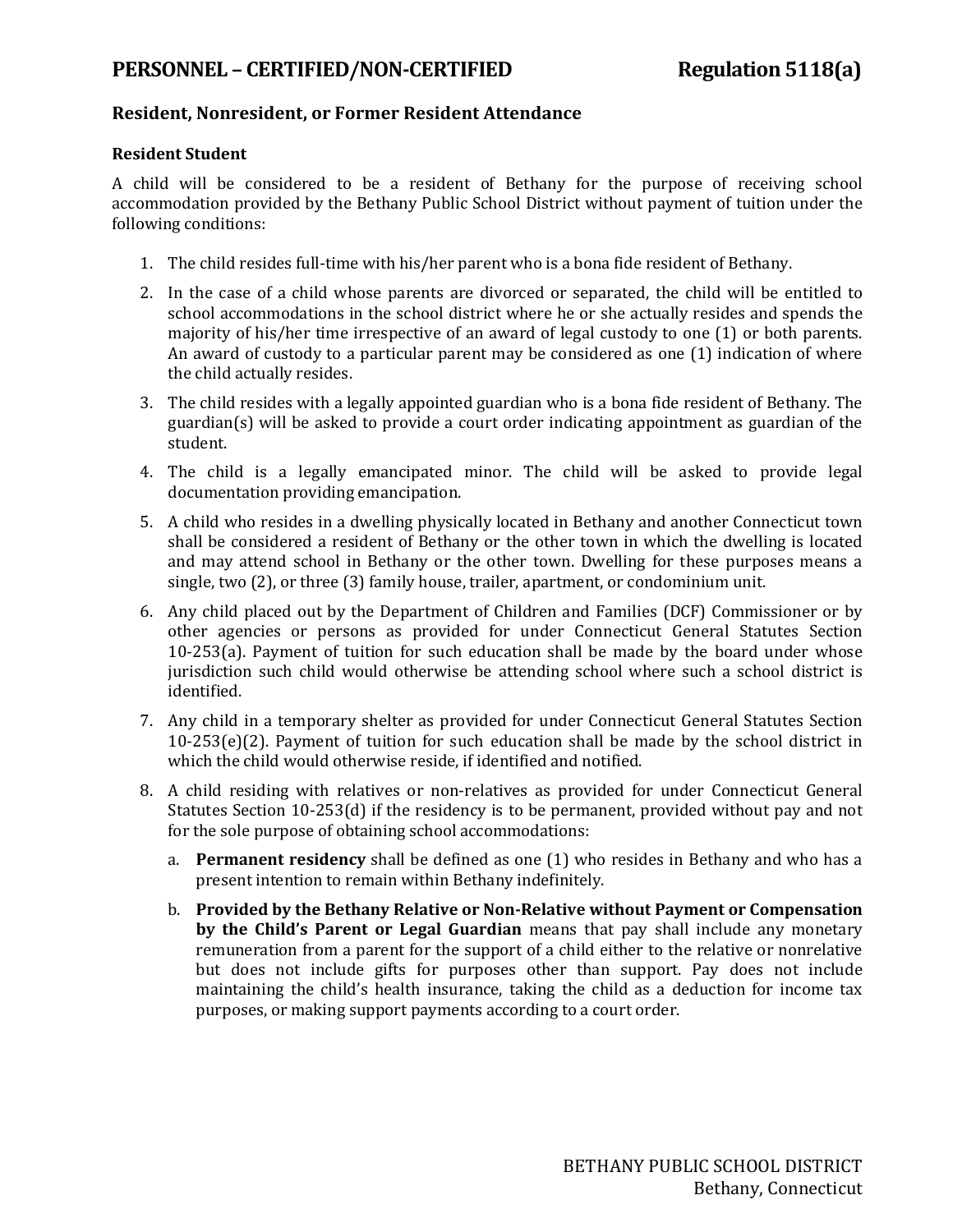# **PERSONNEL – CERTIFIED/NON-CERTIFIED Regulation 5118(b)**

- c. **Not for the Sole Purpose of Obtaining School Accommodations in the Bethany Public School District** as determined by individual facts and circumstances. The Superintendent or his/her designee may require documentation, including sworn affidavits, from the parent/legal guardian, emancipated minor or relative or nonrelative that the residence is to be permanent, provided without payment or compensation and not for the sole purpose of obtaining school accommodations provided that prior to any request for documentation of a child's residency, the Superintendent or his/her designee shall provide a written statement specifying the basis upon which the Bethany Public School District has reason to believe that such child or emancipated minor is not entitled to school accommodations provided by the Bethany Public School District.
- 9. Any child of a member of the armed forces, as defined in Connecticut General Statutes, and who is seeking enrollment at Bethany Community School, and the child is not yet a resident, the Board shall accept the military orders directing such member to Connecticut or any other documents from the armed forces indicating the transfer to Connecticut as proof of residency in the District.

#### **Evidence of Permanency and Residency**

Factors that may be used as evidence of permanency and residency or the lack thereof, include, but are not limited to the following:

- 1. The child lives and sleeps seven (7) days a week, twelve (12) months a year at the Bethany address, with his or her natural or legally adoptive parent(s) or guardian(s).
- 2. The child lives and sleeps seven (7) days a week, twelve (12) months a year at the Bethany address, and is an emancipated minor.
- 3. The child of divorced/separated parents spends fifty percent (50%) or more of his/her time with a parent residing in Bethany.
- 4. Statements of the person with whom the child is living, the child, and the child's parent(s) as to their intention concerning residency.
- 5. Statements as to the purpose of the residence indicating whether or not permanent residence exists.
- 6. Legal documents, court orders or other signed agreements or documents (e.g., guardianship agreement revocable at will) that may indicate arrangement is not permanent.
- 7. Legal relationships such as child to host family, legal guardianship, emancipation, or termination of parental rights, or pending adoption proceedings.
- 8. Exercise of parental control:
	- a. Decisions as to the child's education.
	- b. Decisions on medical care.
	- c. Signature on disciplinary notices, report cards, permission slips, absence notices.
	- d. Attendance at parent-teacher conferences and other school events.
- 9. Financial responsibility:
	- a. Health or other insurance coverage.
	- b. Income tax claim as dependent.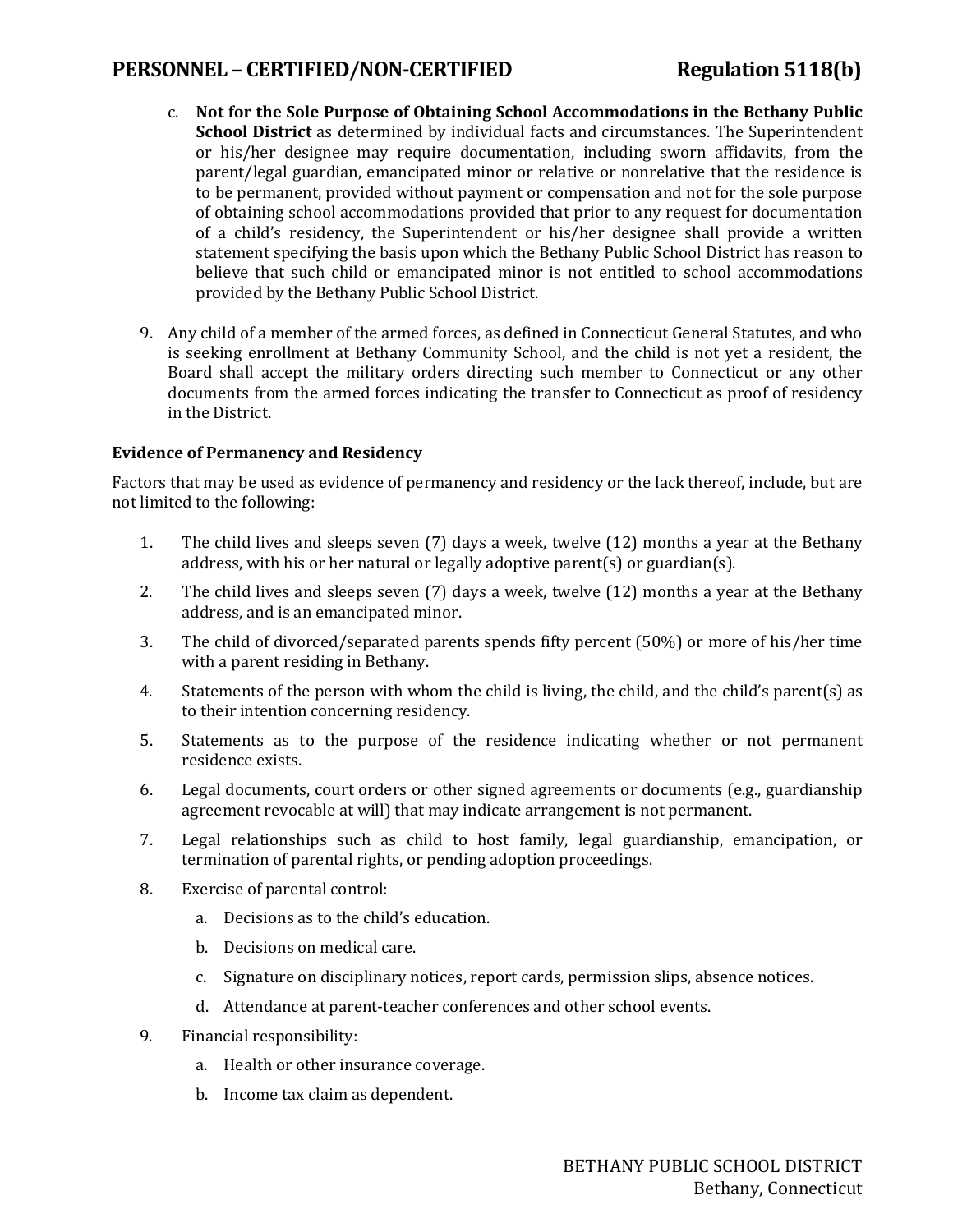## **PERSONNEL – CERTIFIED/NON-CERTIFIED Regulation 5118(c)**

- 10. Where the child has:
	- a. His/her bedroom at parents' or host family or both.
	- b. Clothes, personal belongings.
- 11. Where the child spends the majority of his/her time, the weekends, holidays, school vacations, summer vacation, and how often the child visits parents or parents visit child.
- 12. How long it has been since child lived with parents.
- 13. Any child of a member of the armed forces, as defined in Connecticut General Statutes, and who is seeking enrollment at Bethany Community School, and the child is not yet a resident, the Board shall accept the military orders directing such member to Connecticut or any other documents from the armed forces indicating the transfer to Connecticut as proof of residency in the District.

#### **Note that neither any single factor nor combination of factors guarantees a finding of residency. Being a landowner, taxpayer, or business owner in Bethany does not confer residency privileges for school purposes absent additional adequate proof of residency.**

#### **Student Registration**

The parent/legal guardian enrolling their child shall complete all required student registration forms, provide a certified long-form birth certificate, mandated health records, and required documentation establishing residency at the time of registration, and complete any applicable residency affidavits, as applicable, before their child can begin attending Bethany Community School. Updated student information is required to be supplied annually on forms provided by the District at the beginning of each school year. Any subsequent changes are required to be reported to the school in writing at the time of change. All student address changes within or outside of Bethany must be reported to the school in writing as soon as such information is known.

#### **Verification of Residency**

Verification of residency shall be required in Grades Pre-K through six (6) at the time of initial registration and/or the expiration of a mortgage or lease, or upon request by administration when there is a suspicion that there has been a change in residency or in circumstances that otherwise previously qualified a student for school accommodations.

Verification of residency shall include presentation of multiple documents confirming residency as requested by the Superintendent or his/her designee.

Individuals who are registering or renewing the registration for a relative or nonrelative who is residing with them in Bethany will be required annually to complete affidavits provided by the Bethany Public School District. In order to prove residency, the law requires the mutual intent of the relative or nonrelative and the child or the parent or guardian that the residence is a) permanent, b) provided without pay, and c) not for the sole purpose of free school accommodations.

**No one factor or combination of factors guarantees a finding of residency. A determination of residency involves both a quantitative and qualitative assessment of the documentation presented.**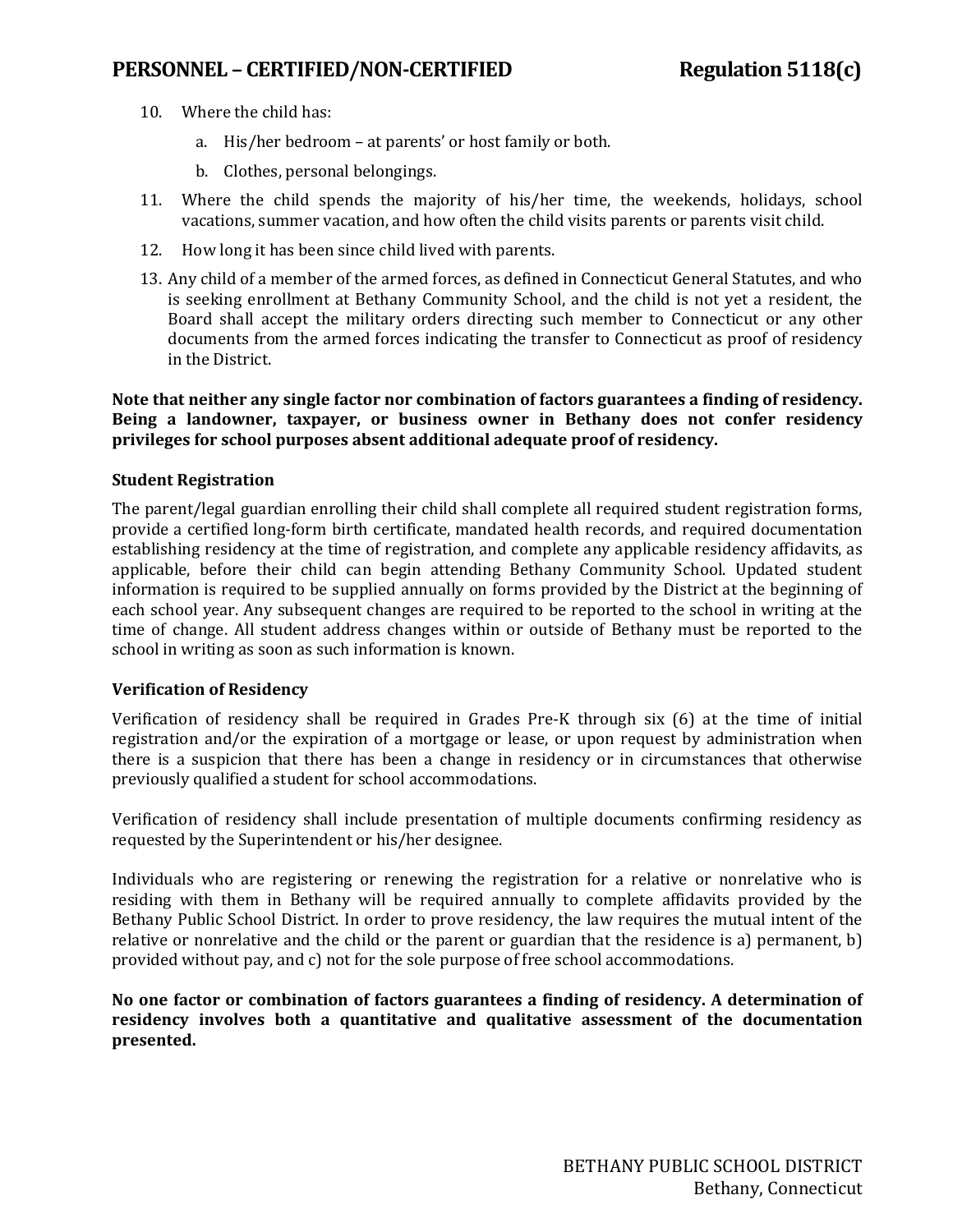# PERSONNEL – CERTIFIED/NON-CERTIFIED Regulation 5118(d)

#### **The Bethany Board of Education or the Superintendent reserves the right to request additional proof of residency and/or to deny enrollment if the documentation submitted is adjudged to be insufficient to establish residency in Bethany.**

In those situations where the child is denied school accommodations by the Bethany Public School District, the parent/guardian or emancipated minor shall be provided with a written notice specifying the basis under which the child is not being allowed to enroll and the right to appeal to the Bethany Board of Education.

#### **Nonresident Student**

- 1. Children of school age who are not residents of Bethany but who are residing with adult relatives or legal guardians who are bona fide residents of Bethany may be entitled to school accommodations provided by the Bethany Board of Education without payment of tuition, provided that the child's residence in Bethany:
	- a. is to be permanent;
	- b. is provided by the Bethany relative or non-relative without payment or compensation by the child's parent or legal guardian; and
	- c. not for the sole purpose of attending Bethany Community School.

The Superintendent shall require that affidavits shall be executed by both the child's parent or legal guardian and the Bethany relative or non-relative attesting to the child's residence in Bethany. The Superintendent may also require any other supporting documentation as he/she deems necessary. For the purposes of this policy, the term "permanent" shall be defined as the intent by the non-resident student, the Bethany relative or non-relative, and the student's parent or legal guardian that said student intends to reside in Bethany indefinitely.

- 2. The Bethany Board of Education does not, as a rule, accept tuition students into the school; therefore, the Bethany Board of Education reserves to itself any decision on the admission, on a tuition basis, of children who are nonresident students.
- 3. Children who are citizens of a foreign country may be permitted to attend the Bethany Public School District without payment of tuition if they are participants in a foreign student exchange program, reside in Bethany, and are approved by the Superintendent.
- 4. In the event, it is determined by the Superintendent that a child is not a legal resident of Bethany and is not entitled to be provided free school accommodations by the Bethany Board of Education, the parent or legal guardian of the child has a right to request a hearing before the Bethany Board of Education regarding this issue.
- 5. In the event it is determined that a child is not legally entitled to be provided school accommodations by the Bethany Board of Education without the payment of tuition, the Bethany Board of Education shall, pursuant to Connecticut General Statutes, assess the child's parent or legal guardian for tuition for that period of time that the child was not legally entitled to attend Bethany Community School and may seek civil remedies to collect any unpaid assessments of tuition.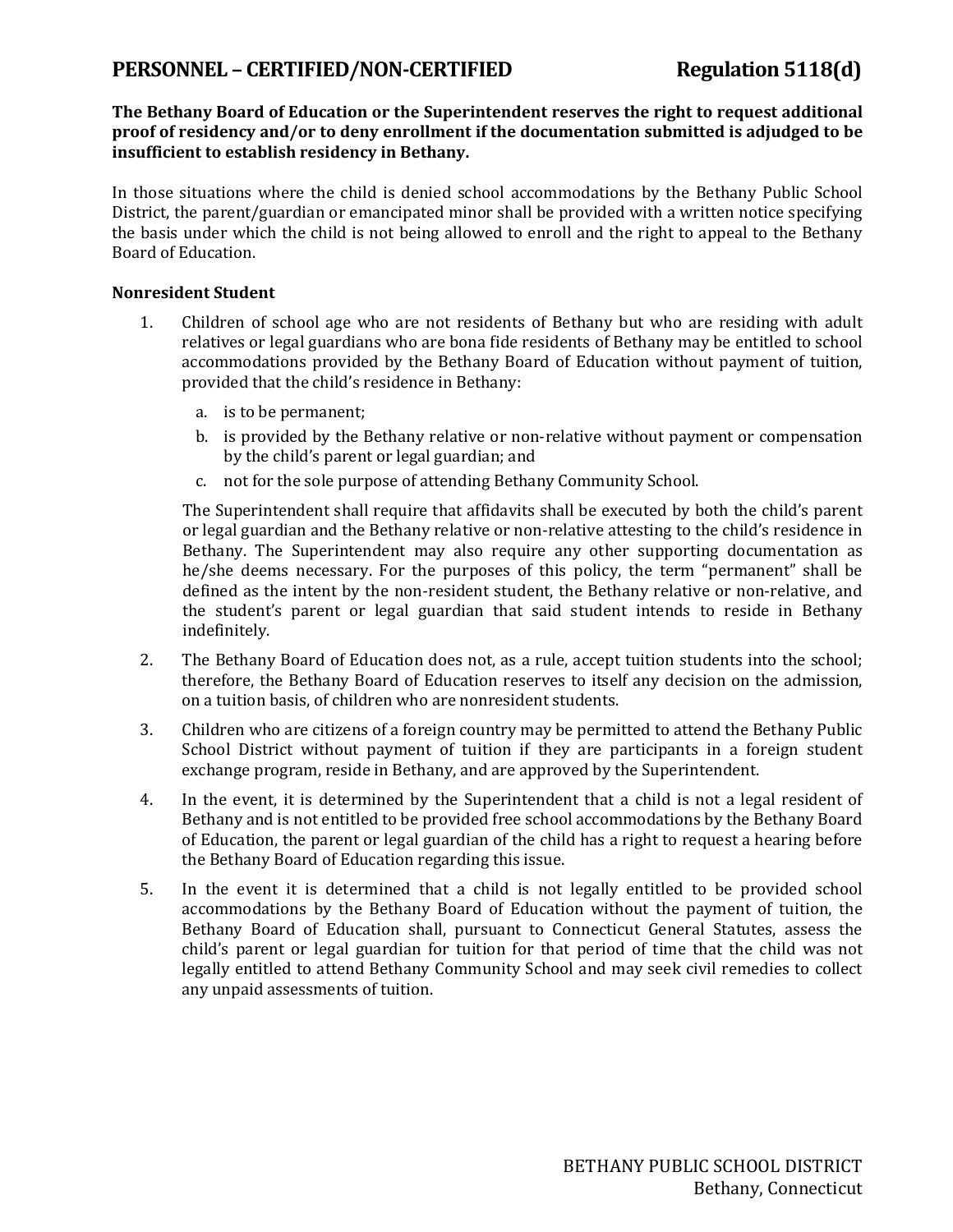# **PERSONNEL – CERTIFIED/NON-CERTIFIED Regulation 5118(e)**

#### **Investigation**

Where there is reasonable doubt by the administrator, Superintendent or Bethany Board of Education as to the permanent residence of a child, or there is a belief or suspicion that there is a change in circumstances that otherwise existed to qualify a child for school accommodations in the Bethany Public School District, the Superintendent or his/her designee shall collect as much information as possible to substantiate the claim against continuation of school accommodations. As part of this process, the Superintendent or his/her designee in accordance with state and federal law and Bethany Board of Education policies and administrative regulations may request additional information from the parent/guardian or emancipated child or the relative or nonrelative with whom the student purports to live in Bethany. If after a review of the information collected, a determination is made that the child is not eligible for continued enrollment, the parent/guardian or emancipated child shall be advised by the Superintendent to withdraw the student.

In the event it is determined that a child is not legally entitled to be provided school accommodation by the Bethany Public School District without the payment of tuition, the Bethany Board of Education may, pursuant to Connecticut General Statutes Section 10-186 assess the child's parent/guardian for tuition for that period of time that the child was not legally entitled to attend the Bethany Community School and may seek civil remedies to collect any unpaid assessments of tuition.

#### **Denial of School Accommodations**

- 1. The Superintendent shall notify the parent/guardian or emancipated child in writing by regular mail and certified mail, return receipt requested and were deemed appropriate, additionally be hand-delivered, that an investigation discloses that the child is not legally enrolled in the school. This notice shall be sent to the actual address, if known, or the address of record, of the parent/guardian or emancipated child or other individual(s) listed as the responsible party on school records. The notice shall include a statement informing the parent/guardian or emancipated child of their right to request a hearing before the Board of Education in accordance with Connecticut General Statutes Section 10-186. This letter shall set forth the manner in which a hearing shall be requested and shall set a date by which a hearing must be requested in writing.
- 2. The Superintendent shall advise the Bethany Board of Education under whose jurisdiction it claims such child should be attending school of its denial of school accommodations in Bethany. The Superintendent shall provide such notification by sending a copy of the denial of accommodations letter to the Superintendent of Schools in the school district where the student is believed to reside.
- 3. If no written request for a hearing is received by the Superintendent from the parent/guardian or emancipated child by the date specified in the denial of accommodations letter, then the child shall no longer be permitted to attend classes and all school books and equipment are to be returned by that date to the office of the Principal.
- 4. If a timely written request for a hearing is submitted by the parent/guardian or emancipated child, the child may continue to attend school upon request to do so until the Bethany Board of Education has completed the hearing and made its decision.

#### **Request for a Board Hearing and Procedures**

1. The Bethany Board of Education shall conduct a hearing within ten (10) days after receipt of a written request from the parent/guardian or emancipated child for a hearing and the hearing shall be conducted in accordance with the provisions of Connecticut General Statutes Sections 4-176e to 4-180a, inclusive and Section 4-181a.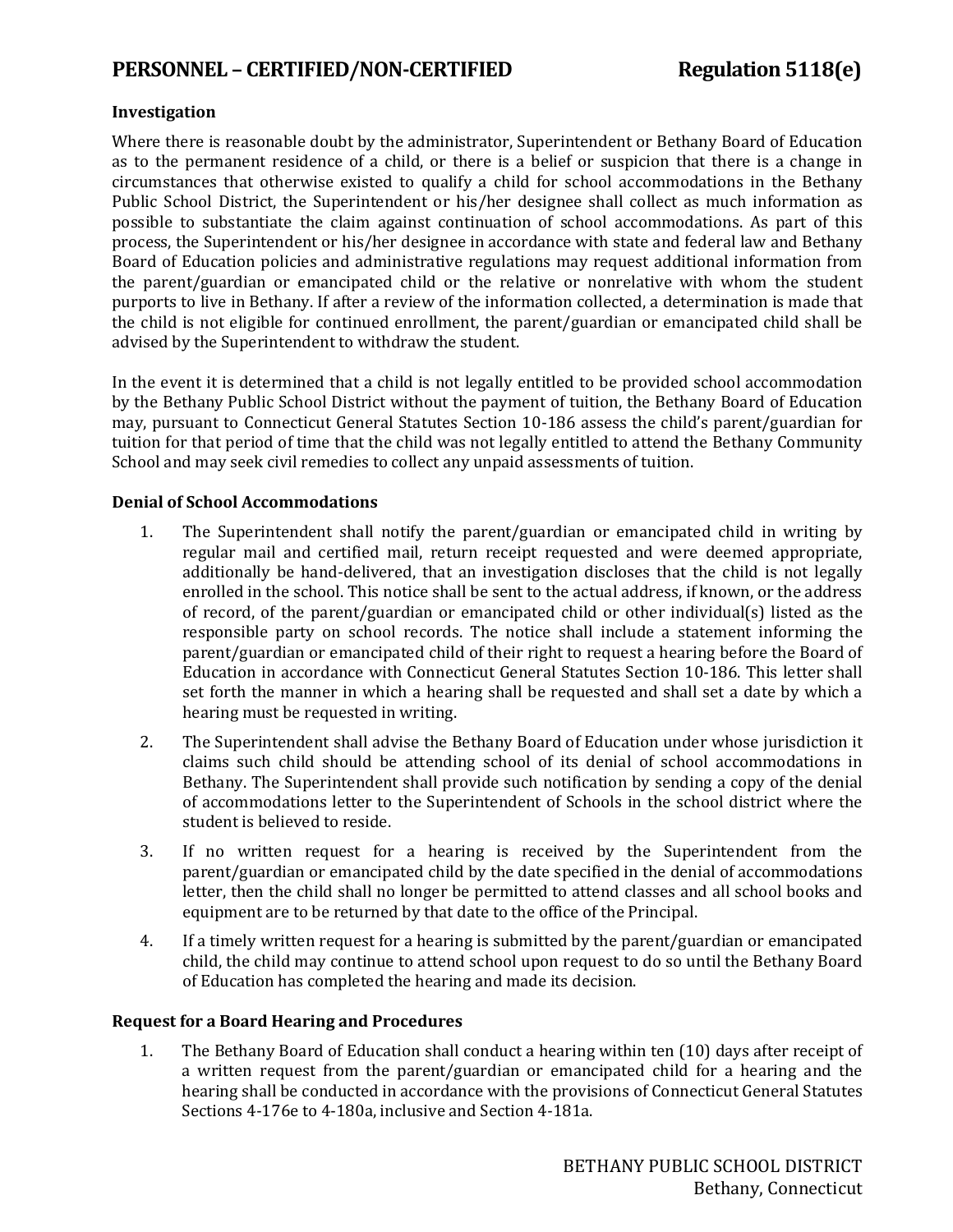# **PERSONNEL – CERTIFIED/NON-CERTIFIED Regulation 5118(f)**

- 2. A written notice of a hearing shall be sent by the Bethany Board of Education to the parent/guardian or emancipated child and shall include:
	- a. A statement of the date, time, place, and nature of the hearing.
	- b. A statement of legal authority and jurisdiction under which the hearing is to be held.
	- c. A reference to the particular sections of the statutes and regulations involved.
	- d. A brief statement of the matters asserted.
	- e. A statement advising the parent/guardian of the right to be represented by counsel, to present evidence and argument, to have witnesses on their behalf, and to cross-examine witnesses presented by the administration.
- 3. The party claiming eligibility for school accommodations shall have the burden of proving such eligibility by a preponderance of evidence.
- 4. The Bethany Board of Education shall make a written record or recording of such hearing.
- 5. The Bethany Board of Education shall render a finding within ten (10) days after the hearing, and provide a written copy of its decision to the parties in accordance with Connecticut General Statutes Sections 4-176e to 4-180a, inclusive and Section 4-181a.
- 6. If the decision of the Bethany Board of Education is that the child is a Bethany resident entitled to school accommodations, the pupil shall be allowed to continue enrollment and no record of these proceedings will be kept in the pupil's cumulative file.
- 7. If the decision of the Bethany Board of Education is that the student is a nonresident and not entitled to school accommodations:
	- a. And the student has remained in school pending the outcome of the Bethany Board of Education hearing, he/she may elect to continue attending school for twenty (20) more days from the date the Bethany Board of Education's decision was mailed; the twenty (20) days represents the time period in which an appeal of the decision may be lodged; once the appeal period has lapsed and if no appeal has been initiated, the child shall not be permitted to continue to attend school in the Bethany Public School District and all school books and equipment are to be returned to the office of the Principal.
	- b. Once it is determined that the child is not legally permitted to continue to attend school, and if the student continues to attend past the appeal period, the Superintendent, on behalf of the Bethany Board of Education, may avail itself of any appropriate, legal, and available measures, including but not limited to referral to the police.
- 8. If an appeal is not taken to the State Board of Education within twenty (20) days of the mailing of the finding of the Bethany Board of Education to the aggrieved party, the decision of the Bethany Board of Education shall be final.

#### **Appeal of Board of Education Decision**

1. A parent/guardian or emancipated child may appeal the decision to the State Board of Education within twenty (20) days of the mailing of the decision by the Bethany Board of Education. Any child or emancipated minor who is denied accommodations by the Bethany Board of Education may continue in attendance in Bethany Community School, at the request of the parent/guardian or emancipated child pending a determination of such appeal. If such an appeal is not brought within the twenty (20) days, then the Bethany Board of Education becomes final.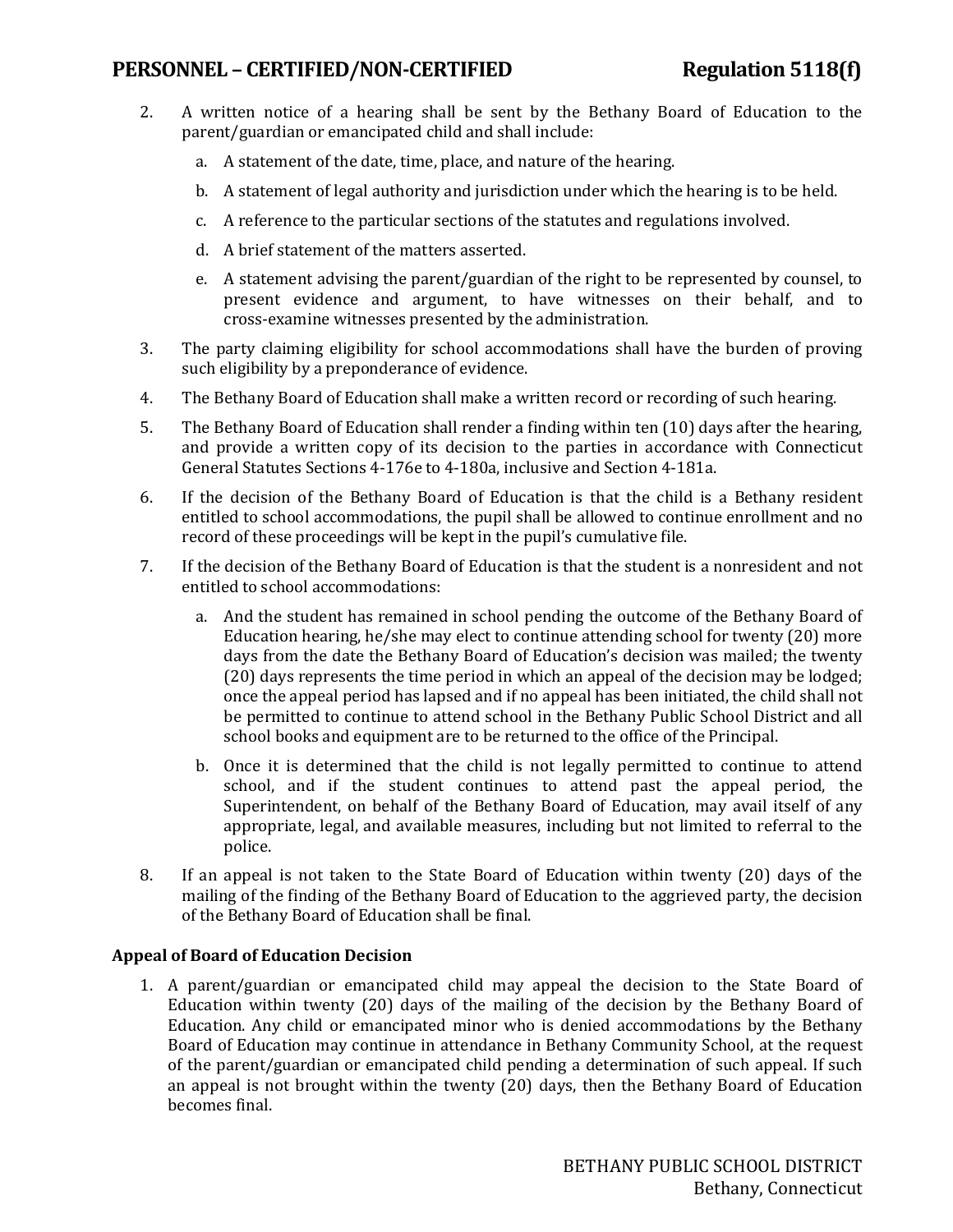# **PERSONNEL – CERTIFIED/NON-CERTIFIED Regulation 5118(g)**

- 2. A copy of each notice of appeal shall be filed simultaneously with the Bethany Board of Education and the State Board of Education.
- 3. Any such parent/guardian or emancipated minor or agent or officer aggrieved by the finding shall, upon request, be provided with a transcript of the hearing within thirty (30) days after such request.
- 4. The Bethany Board of Education shall, within ten (10) days after receipt of notice of an appeal, forward the record of the hearing to the State Board of Education.
- 5. The State Board of Education shall on receipt of a written request for a hearing made in accordance with the provisions of this subsection, establish an impartial hearing board of one (1) or more persons to hold a public hearing the Bethany Public School District.
- 6. The hearing board shall render its decision within forty-five (45) days after receipt of the notice of appeal except that an extension may be granted by the Commission of Education upon an application by a party or the hearing board describing circumstances related to the hearing which requires an extension.
- 7. If the hearing board of the State Board of Education makes a determination that the child was not a resident of the Bethany Public School District and, therefore, not entitled to school accommodations by the Bethany Board of Education, the Bethany Board of Education may assess tuition based upon school calendar days for the school year in which the student is enrolled of the town's net current local education expenditure, as defined in Connecticut General Statutes 10-261, per pupil multiplied by the number of days of school attendance of the child in the district while not entitled to school accommodations provided by the Bethany Public School District) against the parent/guardian or emancipated child as provided by law. The Bethany Board of Education may seek to recover such amount through available civil remedies.
- 8. A parent/guardian or the student with legal standing aggrieved by the decision of the State Board of Education may appeal to the Superior Court according to Connecticut General Statutes 10-187 and may file with the State Board of Education within fifteen (15) days after personal delivery or mailing the final decision, a petition for reconsideration of the final decision in accordance with Connecticut General Statutes 4-181a.

#### **Former Resident**

Regularly enrolled children of families who have moved out of Bethany after December  $31<sup>st</sup>$  of the school year may complete that school year tuition-free. Parents or legal guardians must provide transportation.

Regularly enrolled children of families who have moved out of Bethany prior to January 1st of the school year may complete that school year as long as the family pays tuition on a pro-rated basis. Parents or legal guardians must provide transportation.